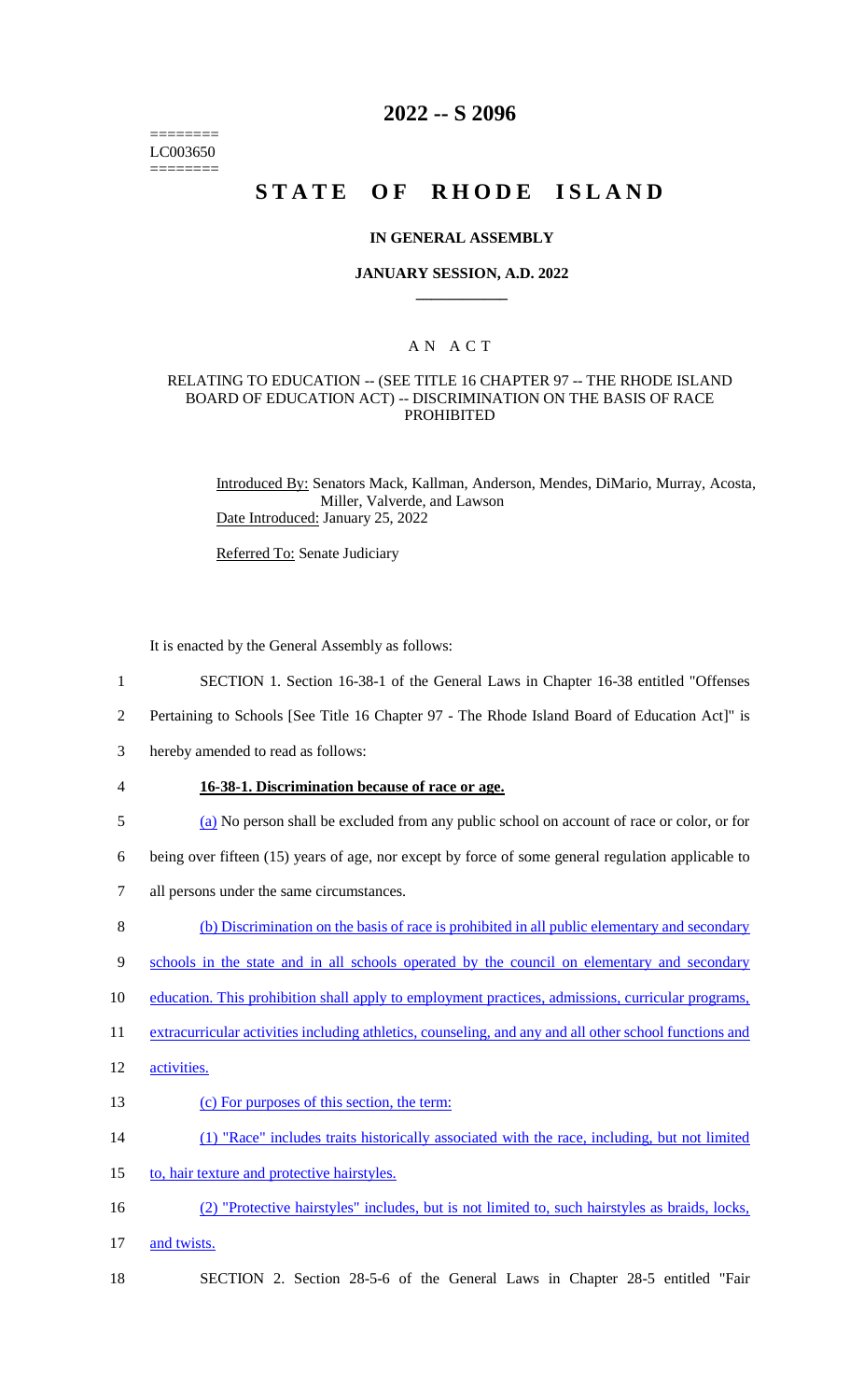Employment Practices" is hereby amended to read as follows:

| 28-5-6. Definitions.                                                                                  |
|-------------------------------------------------------------------------------------------------------|
| When used in this chapter:                                                                            |
| (1) "Age" means anyone who is at least forty (40) years of age.                                       |
| (2) "Because of sex" or "on the basis of sex" include, but are not limited to, because of or          |
| on the basis of pregnancy, childbirth, or related medical conditions, and women affected by           |
| pregnancy, childbirth, or related medical conditions shall be treated the same for all employment     |
| related purposes, including receipt of benefits under fringe benefit programs, as other persons not   |
| so affected but similar in their ability or inability to work, and nothing in this chapter shall be   |
| interpreted to permit otherwise.                                                                      |
| (3) "Commission" means the Rhode Island commission against discrimination created by                  |
| this chapter.                                                                                         |
| (4) "Conviction" means, for the purposes of this chapter only, any verdict or finding of              |
| guilt after a criminal trial or any plea of guilty or nolo contendere to a criminal charge.           |
| (5) "Disability" means a disability as defined in $\S$ 42-87-1.                                       |
| (6) "Discriminate" includes segregate or separate.                                                    |
| (7) "Employee" does not include any individual employed by his or her parents, spouse, or             |
| child, or in the domestic service of any person.                                                      |
| (8)(i) "Employer" includes the state and all political subdivisions of the state and any              |
| person in this state employing four (4) or more individuals, and any person acting in the interest of |
| an employer directly or indirectly.                                                                   |
| (ii) Nothing in this subdivision shall be construed to apply to a religious corporation,              |
| association, educational institution, or society with respect to the employment of individuals of its |
| religion to perform work connected with the carrying on of its activities.                            |
| (9) "Employment agency" includes any person undertaking with or without compensation                  |
| to procure opportunities to work, or to procure, recruit, refer, or place employees.                  |
| (10) "Firefighter" means an employee the duties of whose position include work connected              |
| with the control and extinguishment of fires or the maintenance and use of firefighting apparatus     |
| and equipment, including an employee engaged in this activity who is transferred or promoted to a     |
| supervisory or administrative position.                                                               |
| (11) "Gender identity or expression" includes a person's actual or perceived gender, as well          |
| as a person's gender identity, gender-related self image, gender-related appearance, or gender-       |
| related expression; whether or not that gender identity, gender-related self image, gender-related    |
| appearance, or gender-related expression is different from that traditionally associated with the     |
|                                                                                                       |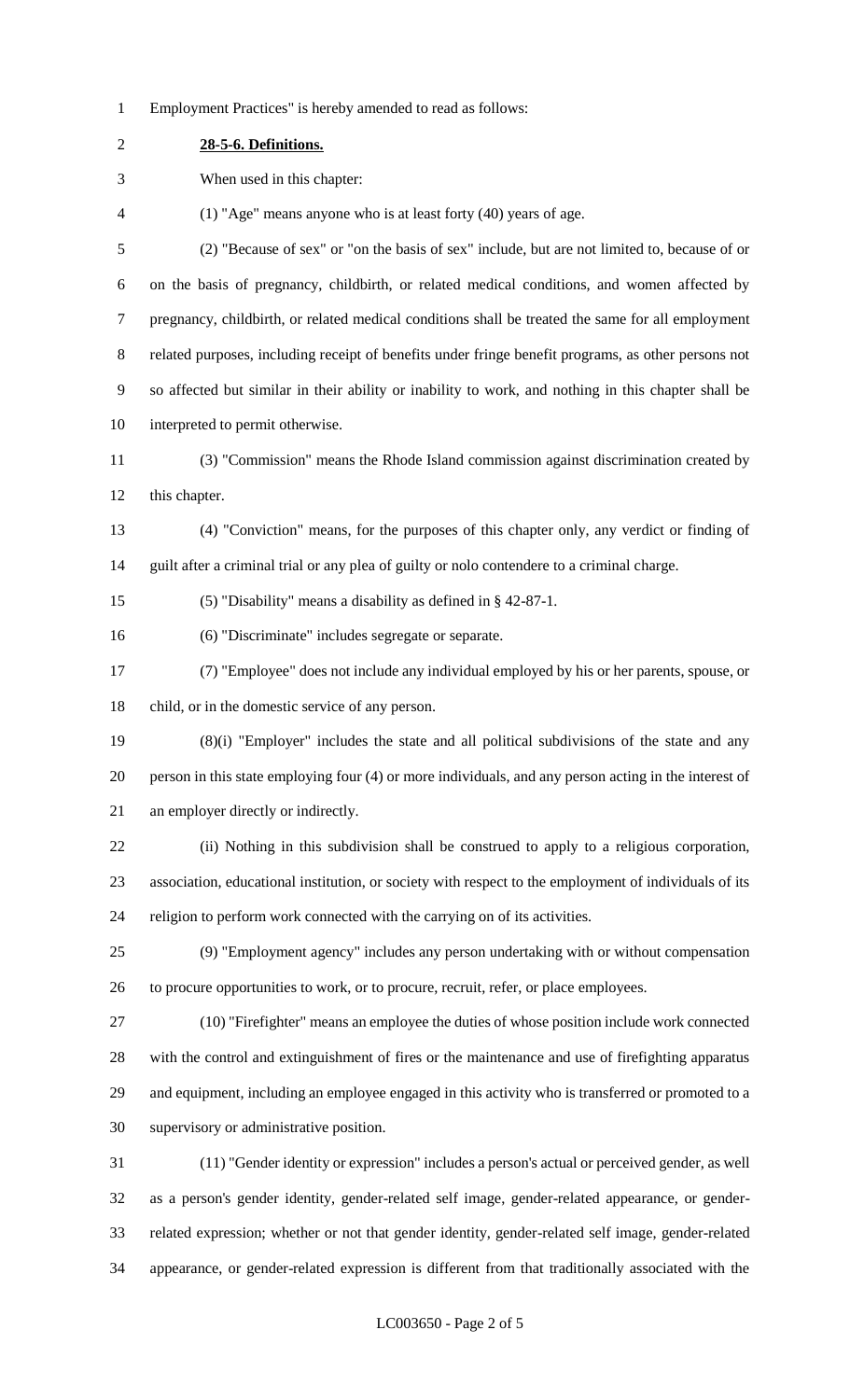person's sex at birth.

 (12) "Labor organization" includes any organization which exists for the purpose, in whole or in part, of collective bargaining or of dealing with employers concerning grievances, terms or conditions of employment, or of other mutual aid or protection in relation to employment. (13) "Law enforcement officer" means an employee the duties of whose position include investigation, apprehension, or detention of individuals suspected or convicted of offenses against the criminal laws of the state, including an employee engaged in such activity who is transferred or promoted to a supervisory or administrative position. For the purpose of this subdivision, "detention" includes the duties of employees assigned to guard individuals incarcerated in any penal institution. (14) "Person" includes one or more individuals, partnerships, associations, organizations, corporations, legal representatives, trustees, trustees in bankruptcy, or receivers. (15)(i) "Race" includes traits historically associated with the race, including, but not limited 14 to, hair texture and protective hairstyles. (ii) "Protective hairstyles" includes, but is not limited to, such hairstyles as braids, locks,

16 and twists.

 $\frac{(15)(16)}{15}$  "Religion" includes all aspects of religious observance and practice, as well as belief, unless an employer, union, or employment agency demonstrates that it is unable to reasonably accommodate to an employee's or prospective employee's or union member's religious observance or practice without undue hardship on the conduct of its business.

- 21  $\left(\frac{(16)(17)}{25}\right)$  "Sexual orientation" means having or being perceived as having an orientation for heterosexuality, bisexuality, or homosexuality.
- 23  $\left(\frac{17}{18}\right)$  The terms, as used regarding persons with disabilities:
- (i) "Auxiliary aids and services" and "reasonable accommodation" shall have the same meaning as those items are defined in § 42-87-1.1; and

(ii) "Hardship" means an "undue hardship" as defined in § 42-87-1.1.

SECTION 3. Section 42-112-1 of the General Laws in Chapter 42-112 entitled "The Civil

Rights Act of 1990" is hereby amended to read as follows:

**42-112-1. Discrimination prohibited.**

 (a) All persons within the state, regardless of race, color, religion, sex, disability, age, or country of ancestral origin, have, except as is otherwise provided or permitted by law, the same rights to make and enforce contracts, to inherit, purchase, to lease, sell, hold, and convey real and personal property, to sue, be parties, give evidence, and to the full and equal benefit of all laws and proceedings for the security of persons and property, and are subject to like punishment, pains,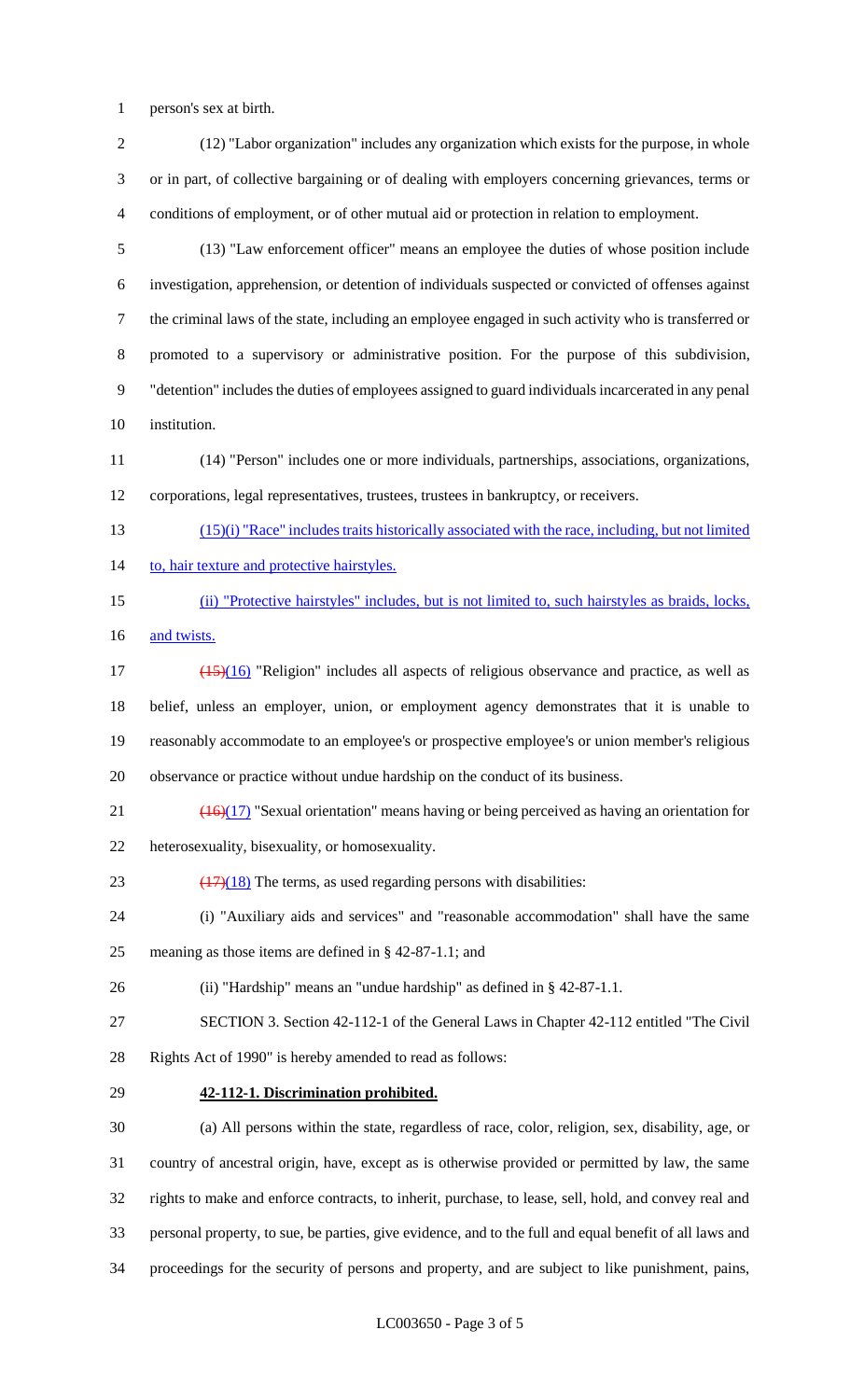penalties, taxes, licenses, and exactions of every kind, and to no other.

 (b) For the purposes of this section, the right to "make and enforce contracts, to inherit, purchase, to lease, sell, hold, and convey real and personal property" includes the making, performance, modification and termination of contracts and rights concerning real or personal property, and the enjoyment of all benefits, terms, and conditions of the contractual and other relationships.

 (c) Nothing contained in this chapter shall be construed to affect chapter 14.1 of title 37, chapter 5.1 of title 28 or any other remedial programs designed to address past societal discrimination.

 (d) For the purposes of this section, the terms "sex" and "age" have the same meaning as those terms are defined in § 28-5-6, the state fair employment practices act. The term "disability" has the same meaning as that term is defined in § 42-87-1, and the terms, as used regarding persons with disabilities, "auxiliary aids and services," "readily achievable," "reasonable accommodation," "reasonable modification," and "undue hardship" shall have the same meaning as those terms are defined in § 42-87-1.1.

16 (e) For the purposes of this section, the term:

(1) "Race" includes traits historically associated with race, including, but not limited to,

18 hair texture and protective hairstyles.

(2) "Protective hairstyles" includes, but is not limited to, such hairstyles as braids, locks,

- 20 and twists.
- SECTION 4. This act shall take effect upon passage.

======== LC003650 ========